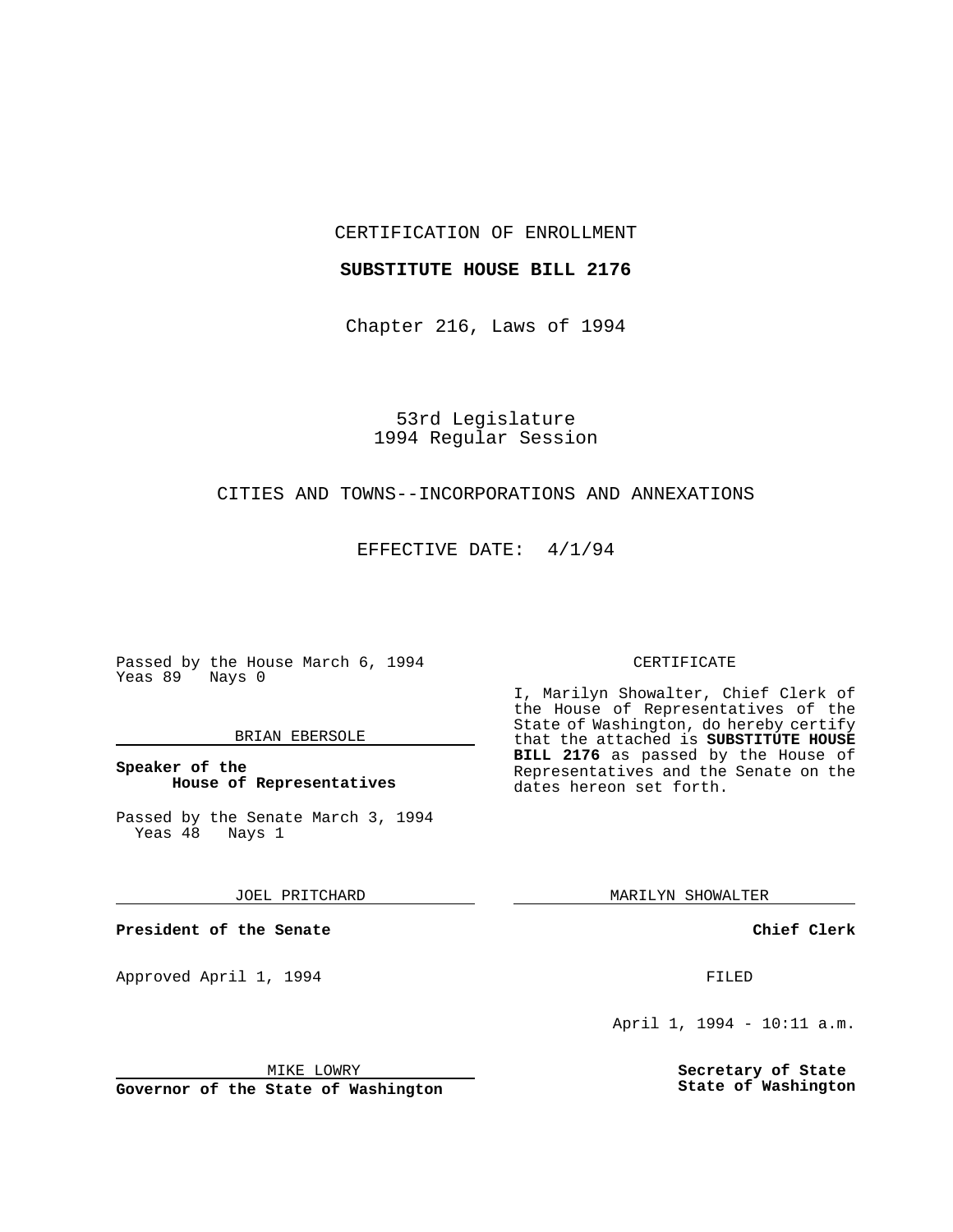# **SUBSTITUTE HOUSE BILL 2176** \_\_\_\_\_\_\_\_\_\_\_\_\_\_\_\_\_\_\_\_\_\_\_\_\_\_\_\_\_\_\_\_\_\_\_\_\_\_\_\_\_\_\_\_\_\_\_

\_\_\_\_\_\_\_\_\_\_\_\_\_\_\_\_\_\_\_\_\_\_\_\_\_\_\_\_\_\_\_\_\_\_\_\_\_\_\_\_\_\_\_\_\_\_\_

## AS AMENDED BY THE SENATE

Passed Legislature - 1994 Regular Session

#### **State of Washington 53rd Legislature 1994 Regular Session**

**By** House Committee on Local Government (originally sponsored by Representatives G. Cole, Edmondson, Jacobsen, Padden, Dunshee, Orr, Lemmon and Carlson)

Read first time 02/04/94.

1 AN ACT Relating to city and town incorporations and annexations; amending RCW 35.02.030, 35.02.020, 35.02.001, 35.02.010, 36.93.100, 35.02.039, 36.93.150, 36.93.160, 35.02.070, and 35.02.078; adding new sections to chapter 35.02 RCW; adding a new section to chapter 35.13 RCW; adding a new section to chapter 35A.14 RCW; adding new sections to chapter 36.93 RCW; adding a new section to chapter 43.21C RCW; creating a new section; repealing RCW 35.13.175, 35A.14.230, 36.93.115, and 36.93.152; and declaring an emergency.

9 BE IT ENACTED BY THE LEGISLATURE OF THE STATE OF WASHINGTON:

10 NEW SECTION. **Sec. 1.** A new section is added to chapter 35.02 RCW 11 to read as follows:

 Any person proposing the incorporation of a city or town shall file a notice of the proposed incorporation with the county legislative authority of the county in which all or the major portion of the proposed city or town is located. The notice shall include the matters required to be included in the incorporation petition under RCW 35.02.030 and be accompanied by both a one hundred dollar filing fee and an affidavit from the person stating that he or she is a registered voter residing in the proposed city or town.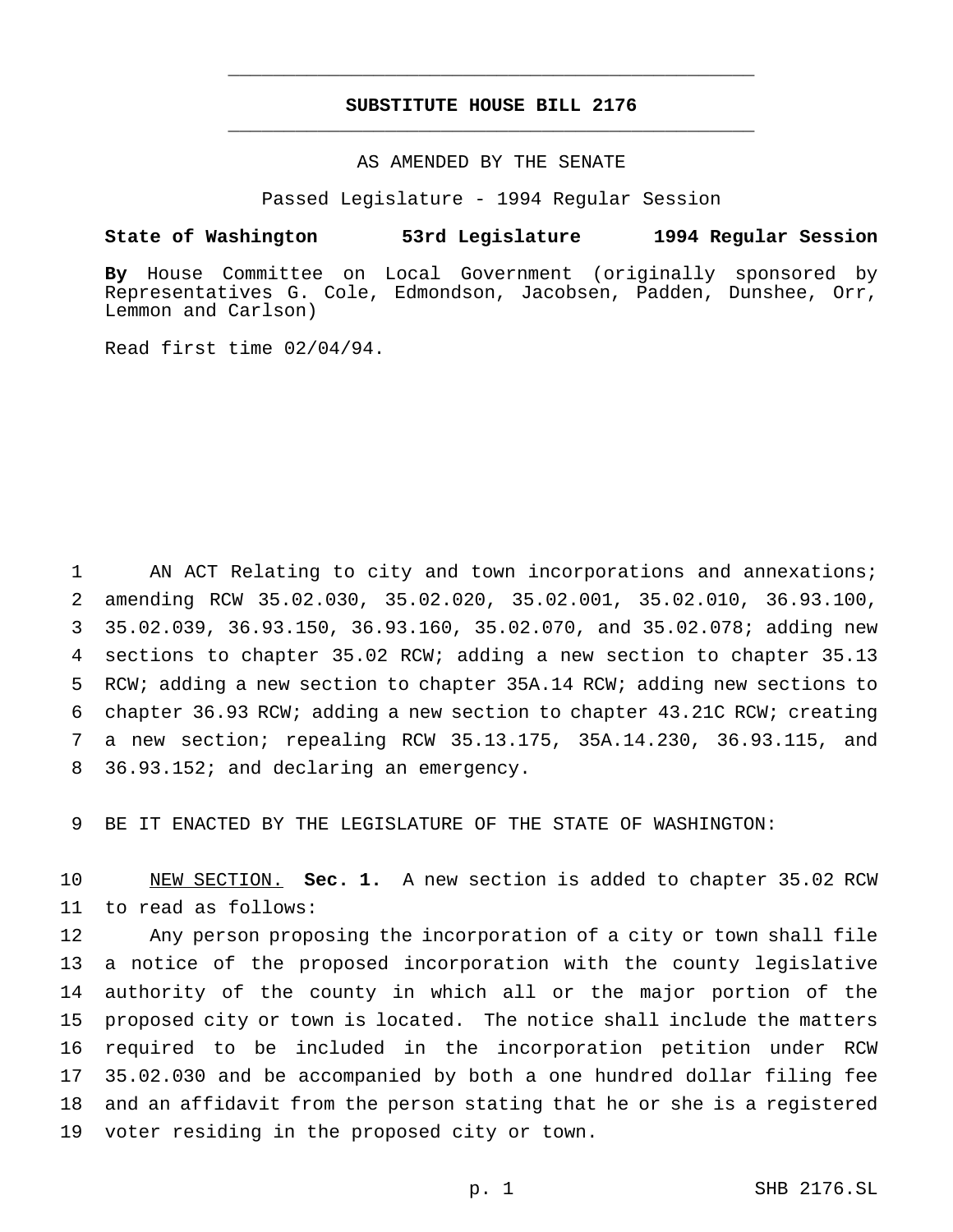The county legislative authority shall promptly notify the boundary review board of the proposed incorporation, which shall hold a public meeting on the proposed incorporation within thirty days of the notice being filed where persons favoring and opposing the proposed incorporation may state their views. If a boundary review board does not exist in the county, the county legislative authority shall provide the public meeting. The public meeting shall be held at a location in or near the proposed city or town. Notice of the public meeting shall be published in a newspaper of general circulation in the area proposed to be incorporated at least once ten days prior to the public meeting.

 NEW SECTION. **Sec. 2.** A new section is added to chapter 35.02 RCW to read as follows:

 Within one working day after the public meeting under section 1 of this act, the county auditor shall provide an identification number for the incorporation effort to the person who made the notice of proposing the incorporation. The identification number shall be included on the petition proposing the incorporation.

 The petition proposing the incorporation may retain the proposed boundaries and other matters as described in the notice, or may alter the proposed boundaries and other matters.

 **Sec. 3.** RCW 35.02.030 and 1986 c 234 s 4 are each amended to read as follows:

 The petition for incorporation shall: (1) Indicate whether the proposed city or town shall be a noncharter code city operating under Title 35A RCW, or a city or town operating under Title 35 RCW; (2) indicate the form or plan of government the city or town is to have; (3) set forth and particularly describe the proposed boundaries of the proposed city or town; (4) state the name of the proposed city or town; 29 (5) state the number of inhabitants therein, as nearly as may be; and 30 (6) pray that  $((\frac{it - \text{may}}{\text{the city or town}})$  be incorporated. The petition shall conform to the requirements for form prescribed in RCW 35A.01.040. The petition shall include the identification number provided under section 2 of this act and state the last date by which 34 the petition may be filed, as determined under RCW 35.02.020.

 If the proposed city or town is located in more than one county, the petition shall be prepared in such a manner as to indicate the different counties within which the signators reside.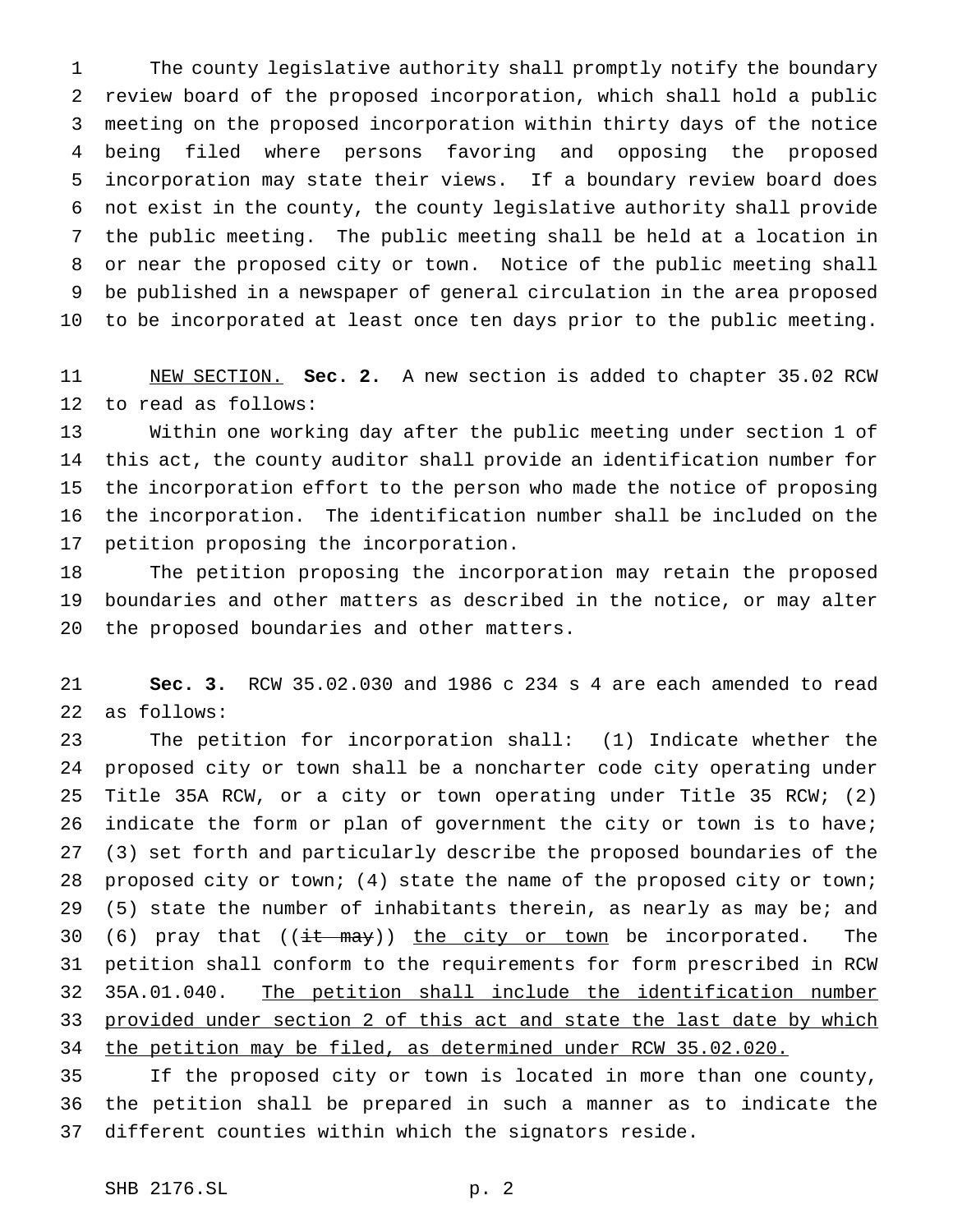A city or town operating under Title 35 RCW may have a mayor/council, council/manager, or commission form of government. A city operating under Title 35A RCW may have a mayor/council or council/manager plan of government.

 If the petition fails to specify the matters described in subsection (1) of this section, the proposal shall be to incorporate as a noncharter code city. If the petition fails to specify the matter described in subsection (2) of this section, the proposal shall be to incorporate with a mayor/council form or plan of government.

 **Sec. 4.** RCW 35.02.020 and 1986 c 234 s 3 are each amended to read as follows:

12 A petition for incorporation must be signed by ((<del>qualified</del>)) 13 registered voters resident within the limits of the proposed city or 14 town equal in number to at least ten percent of the ((votes cast at the 15 <del>last state general election and presented to</del>)) number of voters 16 residing within the proposed city or town and filed with the auditor of the county in which all, or the largest portion of, the proposed city 18 or town is located. The petition must be filed with the auditor by no 19 later than one hundred eighty days after the date the public meeting on the proposed incorporation was held under section 1 of this act, or the next regular business day following the one hundred eightieth day if 22 the one hundred eightieth day is not a regular business day.

 NEW SECTION. **Sec. 5.** A new section is added to chapter 35.02 RCW to read as follows:

 For a period of ninety days after a petition proposing the incorporation of a city or town is filed with the county auditor, a petition or resolution proposing the annexation of any portion of the territory included in the incorporation proposal may be filed or adopted and the proposed annexation may continue following the applicable statutory procedures. Territory that ultimately is annexed, as a result of the filing of such an annexation petition or adoption of such an annexation resolution during this ninety-day period, shall be withdrawn from the incorporation proposal.

 A proposed annexation of a portion of the territory included within the proposed incorporation, that is initiated by the filing of an annexation petition or adoption of an annexation resolution after this ninety-day period, shall be held in abeyance and may not occur unless: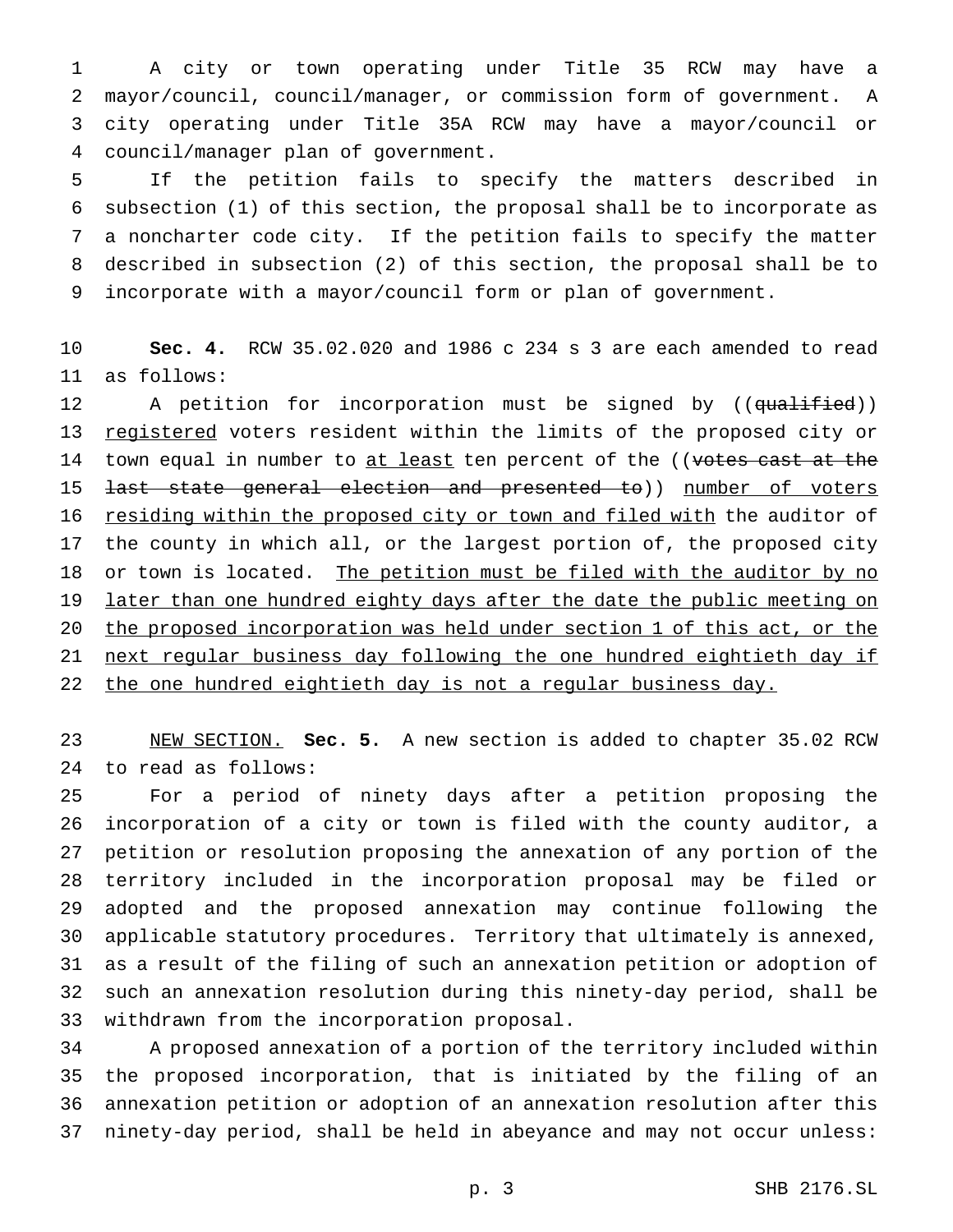(1) The boundary review board modifies the boundaries of the proposed incorporation to remove the territory from the proposed incorporation; (2) the boundary review board rejects the proposed incorporation and the proposed city or town has a population of less than seven thousand five hundred; or (3) voters defeat the ballot proposition authorizing the proposed incorporation.

 NEW SECTION. **Sec. 6.** Where a petition proposing the incorporation of a city or town has been filed with a county auditor prior to the effective date of this act, the time limitations on competing annexation proposals that are provided under section 5 of this act are modified as follows:

 (1) A petition or resolution proposing the annexation of any portion of the territory included in the incorporation proposal, that was filed or adopted within the later of ninety days after the date the incorporation petition was filed or the effective date of this act, may continue following the applicable statutory procedures. A boundary review board may simultaneously consider the proposed incorporation and such an annexation.

 (2) A petition or resolution proposing the annexation of any portion of the territory included in the incorporation proposal, that is filed or adopted within the later of ninety days after the date the incorporation petition was filed or the effective date of this act, shall be held in abeyance and may not occur unless: (a) The boundary review board modifies the boundaries of the proposed incorporation to remove the territory from the proposed incorporation; (b) the boundary review board rejects the proposed incorporation and the proposed city or town has a population of less than seven thousand five hundred; or (c) voters defeat the ballot proposition authorizing the proposed incorporation.

 NEW SECTION. **Sec. 7.** A new section is added to chapter 35.13 RCW to read as follows:

 After a petition proposing an annexation by a city or town is filed with the city or town or the governing body of the city or town, or after a resolution proposing an annexation by a city or town has been adopted by the city or town governing body, no territory included in the proposed annexation may be annexed by another city or town or incorporated into a city or town unless: (1) The boundary review board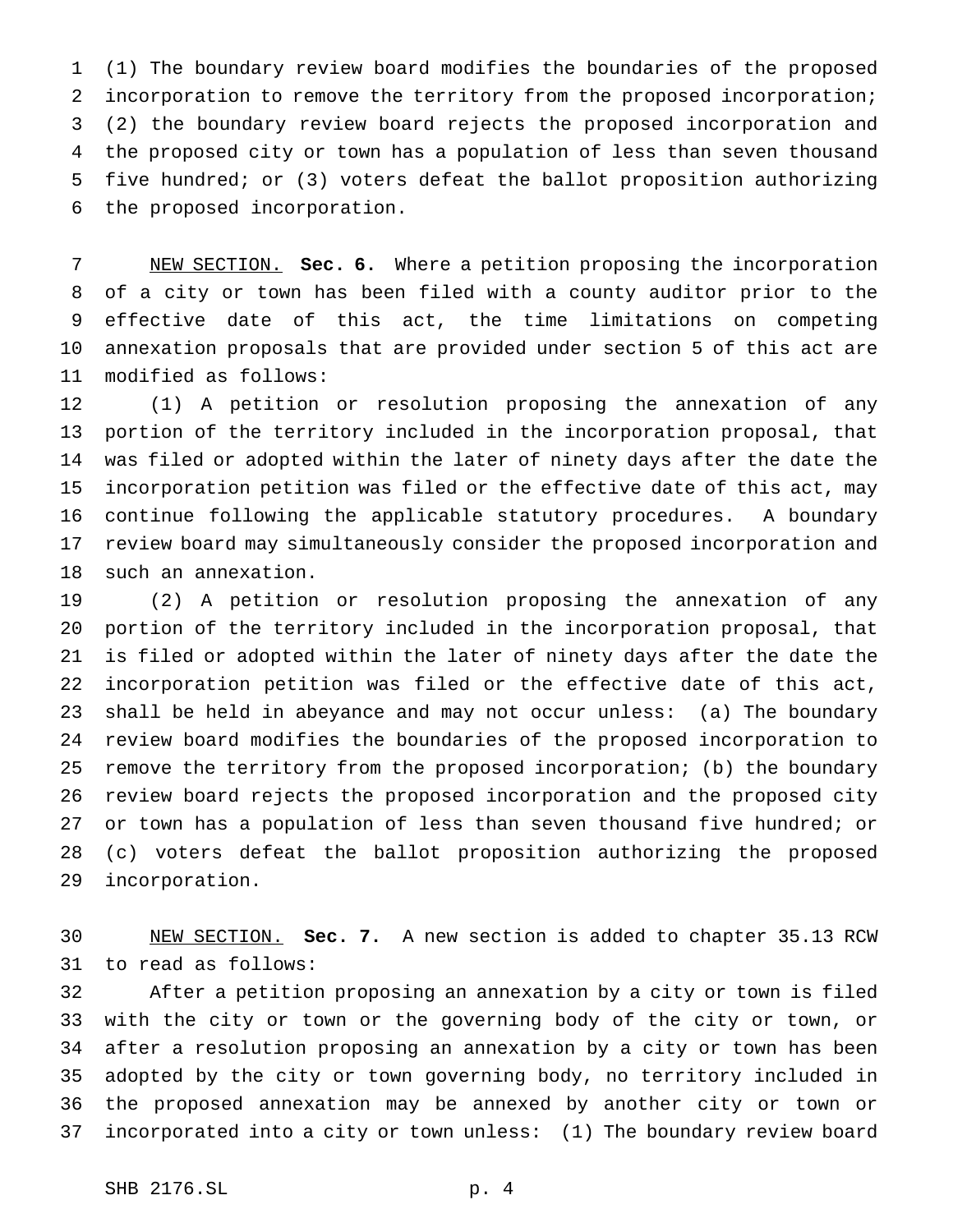modifies the boundaries of the proposed annexation and removes the territory; (2) the boundary review board or review board created under RCW 35.13.171 rejects the proposed annexation; or (3) the city or town governing body rejects the proposed annexation or voters defeat the ballot proposition authorizing the annexation.

 NEW SECTION. **Sec. 8.** A new section is added to chapter 35A.14 RCW to read as follows:

 After a petition proposing an annexation by a code city has been filed with the city or the city legislative authority, or after a resolution proposing the annexation by a code city has been adopted by the city legislative authority, no territory included in the proposed annexation may be annexed by another city or town or incorporated into a city or town unless: (1) The boundary review board or county annexation review board created under RCW 35A.14.160 modifies the boundaries of the proposed annexation and removes the territory; (2) the boundary review board or county annexation review board created under RCW 35A.14.160 rejects the proposed annexation; or (3) the city legislative authority rejects the proposed annexation or voters defeat the ballot proposition authorizing the annexation.

 NEW SECTION. **Sec. 9.** A new section is added to chapter 36.93 RCW to read as follows:

 A boundary review board may simultaneously consider the proposed incorporation of a city or town, and the proposed annexation of a portion of the territory included in the proposed incorporation, if the resolution or petition initiating the annexation is adopted or filed ninety or fewer days after the petition proposing the incorporation was filed.

 NEW SECTION. **Sec. 10.** A new section is added to chapter 36.93 RCW to read as follows:

 The proposed incorporation of any city or town that includes territory located in a county in which a boundary review board exists shall be reviewed by the boundary review board and action taken as described under RCW 36.93.150.

 **Sec. 11.** RCW 35.02.001 and 1989 c 84 s 25 are each amended to read as follows: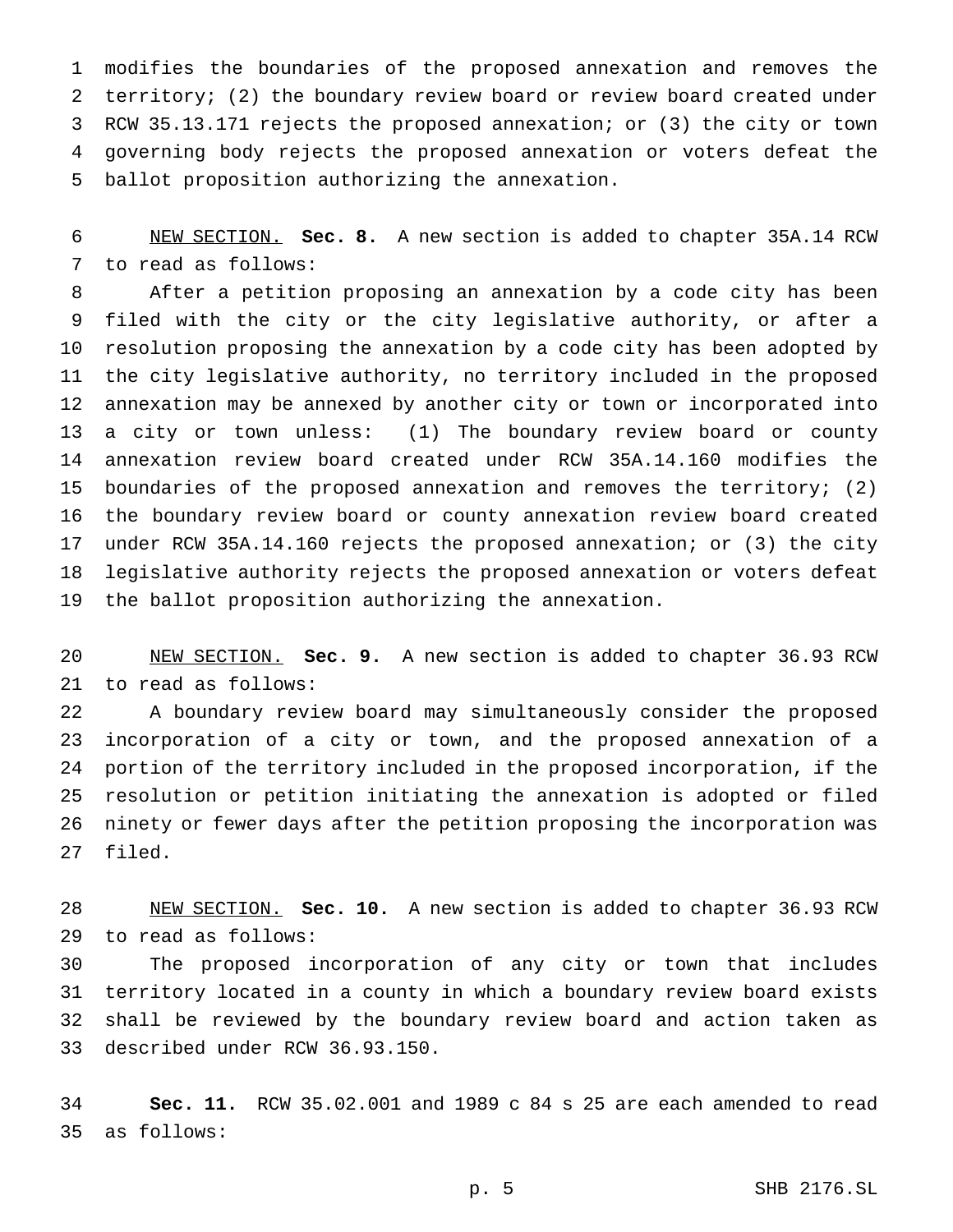((Actions taken under chapter 35.02 RCW may be)) The incorporation 2 of a city or town is subject to ((potential)) review by a boundary 3 review board under chapter 36.93 RCW if a boundary review board exists 4 in the county in which all or any portion of the territory proposed to be incorporated is located.

 **Sec. 12.** RCW 35.02.010 and 1986 c 234 s 2 are each amended to read as follows:

8 Any contiguous area containing not less than ((three)) one thousand 9 five hundred inhabitants lying outside the limits of an incorporated city or town may become incorporated as a city or town operating under Title 35 or 35A RCW as provided in this chapter: PROVIDED, That no area which lies within five air miles of the boundary of any city having a population of fifteen thousand or more shall be incorporated which contains less than three thousand inhabitants.

 **Sec. 13.** RCW 36.93.100 and 1992 c 162 s 1 are each amended to read as follows:

 The board shall review and approve, disapprove, or modify any of the actions set forth in RCW 36.93.090 when any of the following shall occur within forty-five days of the filing of a notice of intention:

 (1) Three members of a five-member boundary review board or five members of a boundary review board in a county with a population of one million or more files a request for review: PROVIDED, That the members of the boundary review board shall not be authorized to file a request for review of the following actions:

25 (a) The incorporation of any special district or change in the boundary of any city, town, or special purpose district;

 (b) The extension of permanent water service outside of its existing corporate boundaries by a city, town, or special purpose district if (i) the extension is through the installation of water mains of six inches or less in diameter or (ii) the county legislative authority for the county in which the proposed extension is to be built is required or chooses to plan under RCW 36.70A.040 and has by a majority vote waived the authority of the board to initiate review of all other extensions; or

 (c) The extension of permanent sewer service outside of its existing corporate boundaries by a city, town, or special purpose district if (i) the extension is through the installation of sewer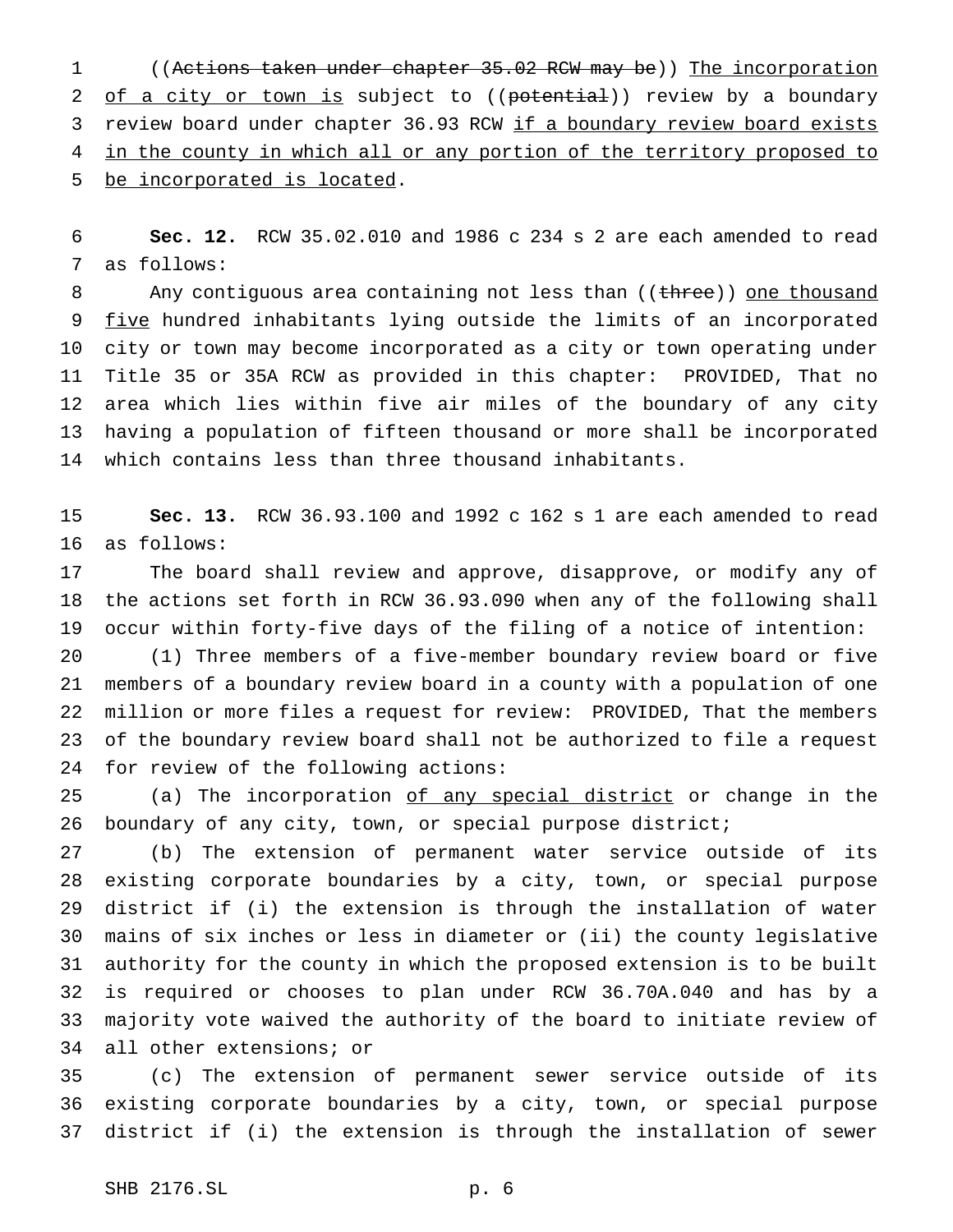mains of eight inches or less in diameter or (ii) the county legislative authority for the county in which the proposed extension is to be built is required or chooses to plan under RCW 36.70A.040 and has by a majority vote waived the authority of the board to initiate review of all other extensions;

 (2) Any governmental unit affected, including the governmental unit for which the boundary change or extension of permanent water or sewer service is proposed, or the county within which the area of the proposed action is located, files a request for review of the specific action;

(3) A petition requesting review is filed and is signed by:

 (a) Five percent of the registered voters residing within the area which is being considered for the proposed action (as determined by the boundary review board in its discretion subject to immediate review by writ of certiorari to the superior court); or

 (b) An owner or owners of property consisting of five percent of 17 the assessed valuation within such area;

 (4) The majority of the members of boundary review boards concur with a request for review when a petition requesting the review is filed by five percent of the registered voters who deem themselves affected by the action and reside within one-quarter mile of the proposed action but not within the jurisdiction proposing the action. If a period of forty-five days shall elapse without the board's jurisdiction having been invoked as set forth in this section, the proposed action shall be deemed approved.

 If a review of a proposal is requested, the board shall make a finding as prescribed in RCW 36.93.150 within one hundred twenty days after the filing of such a request for review. If this period of one hundred twenty days shall elapse without the board making a finding as prescribed in RCW 36.93.150, the proposal shall be deemed approved unless the board and the person who submitted the proposal agree to an extension of the one hundred twenty day period.

 **Sec. 14.** RCW 35.02.039 and 1986 c 234 s 7 are each amended to read as follows:

 (1) The county legislative authority of the county in which the proposed city or town is located shall hold a public hearing on the proposed incorporation if no boundary review board exists in the 38 county((, or if the boundary review board does not take jurisdiction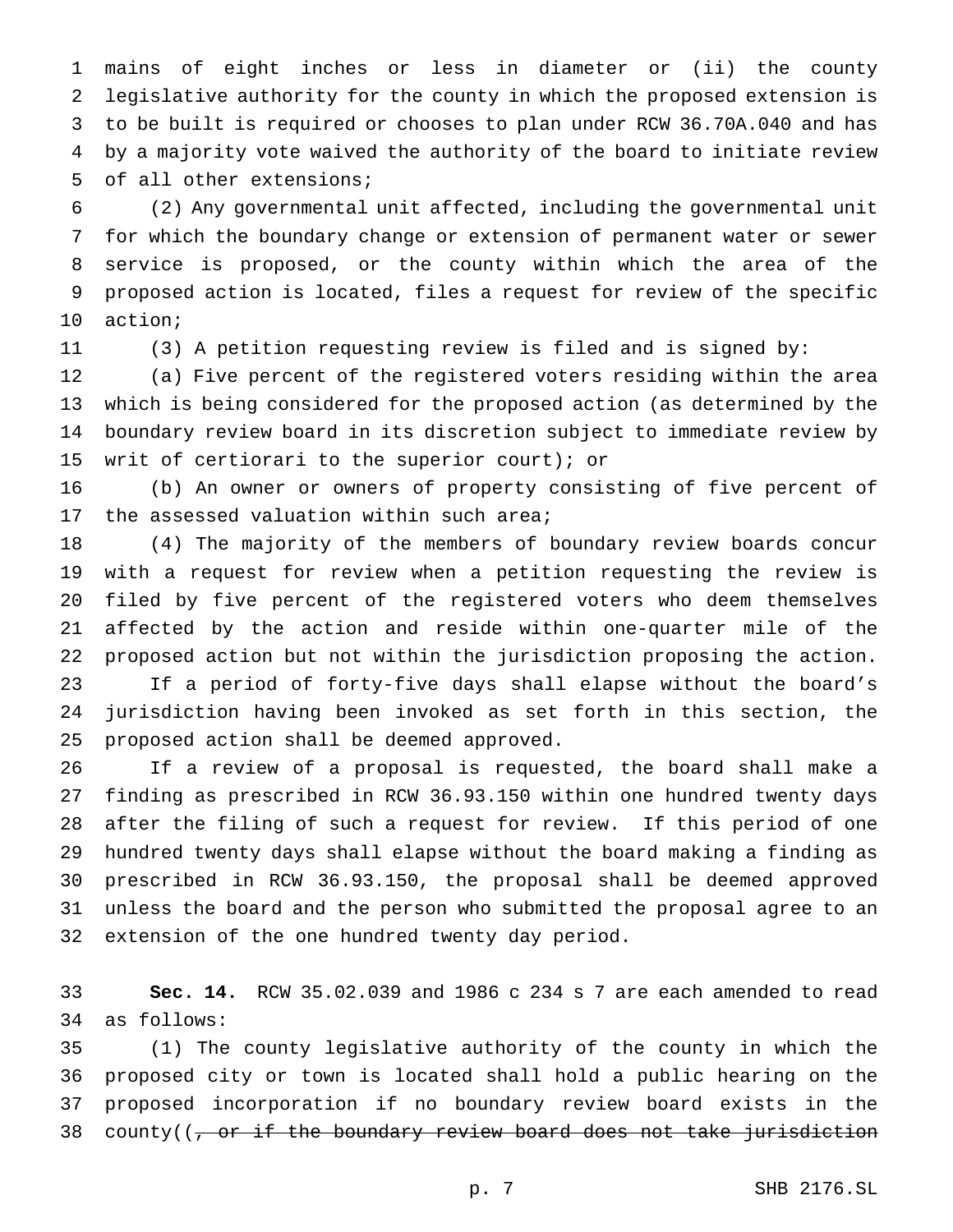1 over the proposal)). The public hearing shall be held within sixty days of when the county auditor notifies the legislative authority of the sufficiency of the petition if no boundary review board exists in the county, or within ninety days of when notice of the proposal is filed with the boundary review board if the boundary review board fails to take jurisdiction over the proposal. The public hearing may be continued to other days, not extending more than sixty days beyond the initial hearing date. If the boundary review board takes jurisdiction, the county legislative authority shall not hold a public hearing on the proposal.

 (2) If the proposed city or town is located in more than one county, a public hearing shall be held in each of the counties by the county legislative authority or boundary review board. Joint public hearings may be held by two or more county legislative authorities, or two or more boundary review boards.

 **Sec. 15.** RCW 36.93.150 and 1990 c 273 s 1 are each amended to read as follows:

 The board, upon review of any proposed action, shall take such of the following actions as it deems necessary to best carry out the intent of this chapter:

21 (1) ((Approval of)) Approve the proposal as submitted( $(+)$ ).

22 (2) Subject to RCW 35.02.170, ((modification of)) modify the 23 proposal by adjusting boundaries to add or delete territory( $($ : 24 PROVIDED, That)). However, any proposal for annexation ((by the 25 board)) of territory to a town shall be subject to RCW 35.21.010 and the board shall not add additional territory, the amount of which is 27 greater than that included in the original proposal( $\left($  + PROVIDED 28 FURTHER, That such)). Any modifications shall not interfere with the authority of a city, town, or special purpose district to require or 30 not require preannexation agreements, covenants, or petitions( $($   $\div$  AND 31 PROVIDED FURTHER, That)). A board shall not modify the proposed incorporation of a city with an estimated population of seven thousand five hundred or more by removing territory from the proposal, or adding territory to the proposal, that constitutes ten percent or more of the 35 total area included within the proposal before the board $((, -but))_{\text{r}}$  However, a board shall remove territory in the proposed incorporation 37 that is located outside of an urban growth area or is annexed by a city or town, and may remove territory in the proposed incorporation if a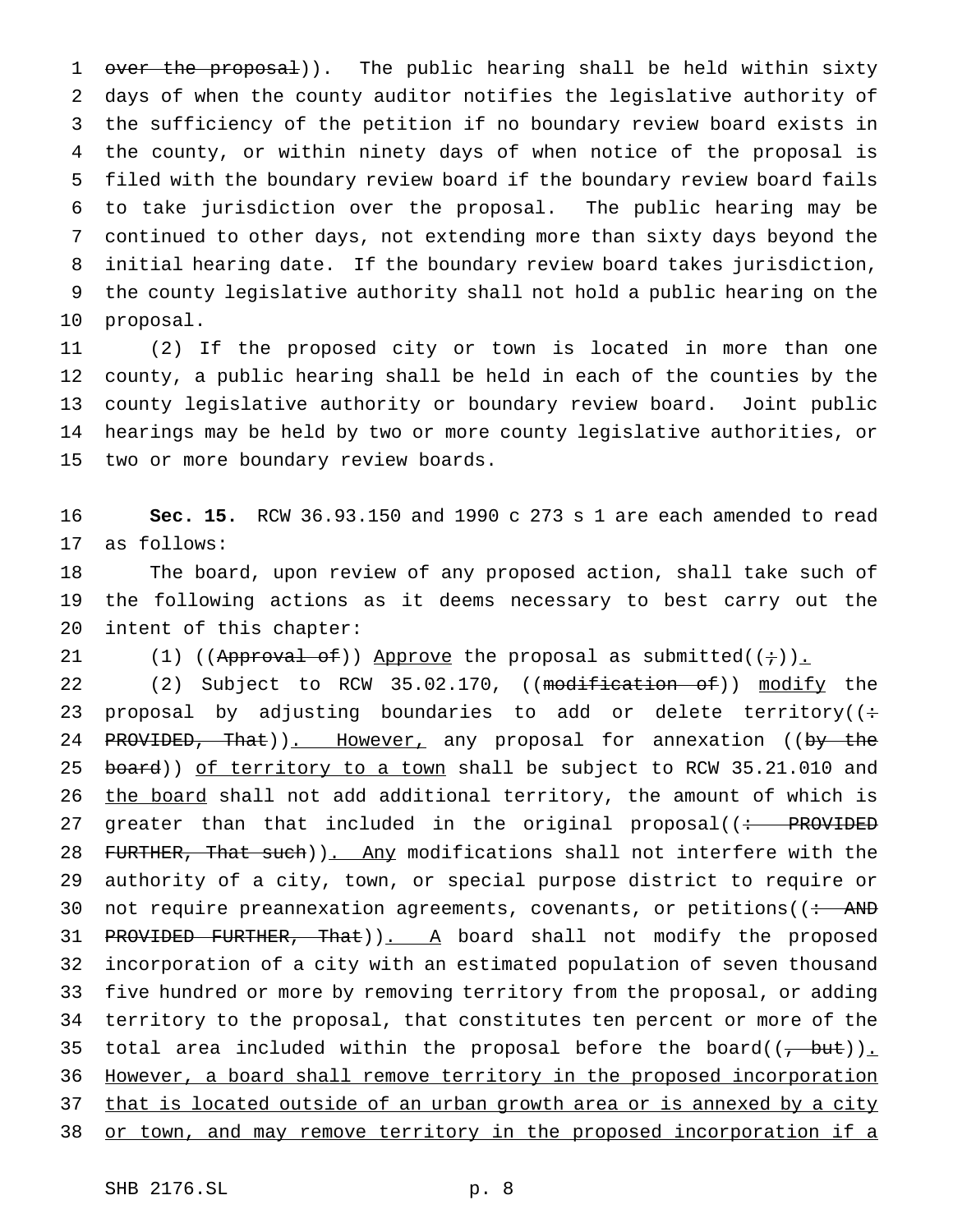petition or resolution proposing the annexation is filed or adopted that has priority over the proposed incorporation, before the area is established that is subject to this ten percent restriction on removing 4 or adding territory. A board shall not modify the proposed incorporation of a city with a population of seven thousand five hundred or more to reduce the territory in such a manner as to reduce 7 the population below seven thousand five hundred( $(+)$ ).

8 (3) ((Determination of)) Determine a division of assets and 9 liabilities between two or more governmental units where relevant( $(+)$ ).

10 (4) ((Determination)) Determine whether, or the extent to which, functions of a special purpose district are to be assumed by an incorporated city or town, metropolitan municipal corporation, or 13 another existing special purpose district( $(\div \overrightarrow{or})$ ).

14 (5) ((Disapproval of)) Disapprove the proposal except that the board shall not have jurisdiction: (a) To disapprove the dissolution or disincorporation of a special purpose district which is not providing services but shall have jurisdiction over the determination of a division of the assets and liabilities of a dissolved or disincorporated special purpose district; (b) over the division of assets and liabilities of a special purpose district that is dissolved or disincorporated pursuant to chapter 36.96 RCW; nor (c) to disapprove the incorporation of a city with an estimated population of seven thousand five hundred or more, but the board may recommend against the proposed incorporation of a city with such an estimated population.

25 Unless the board ((<del>shall disapprove</del>)) disapproves a proposal, it shall be presented under the appropriate statute for approval of a public body and, if required, a vote of the people. A proposal that has been modified shall be presented under the appropriate statute for approval of a public body and if required, a vote of the people. If a proposal, other than that for a city, town, or special purpose district annexation, after modification does not contain enough signatures of persons within the modified area, as are required by law, then the initiating party, parties or governmental unit has thirty days after the modification decision to secure enough signatures to satisfy the legal requirement. If the signatures cannot be secured then the proposal may be submitted to a vote of the people, as required by law. The addition or deletion of property by the board shall not invalidate a petition which had previously satisfied the sufficiency of signature provisions of RCW 35.13.130 or 35A.14.120. When the board,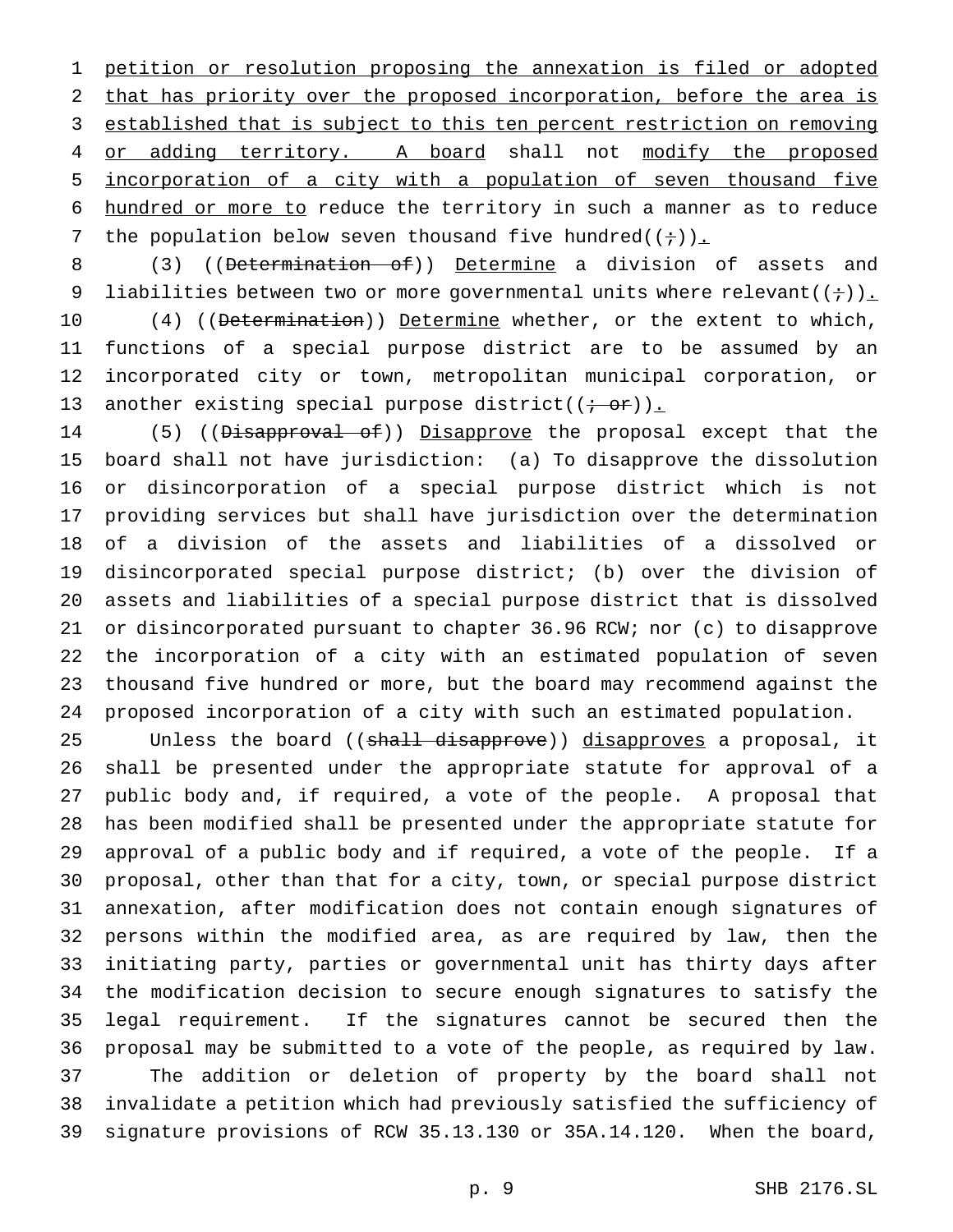after due proceedings held, disapproves a proposed action, such proposed action shall be unavailable, the proposing agency shall be without power to initiate the same or substantially the same as determined by the board, and any succeeding acts intended to or tending to effectuate that action shall be void, but such action may be reinitiated after a period of twelve months from date of disapproval and shall again be subject to the same consideration.

 The board shall not modify or deny a proposed action unless there is evidence on the record to support a conclusion that the action is inconsistent with one or more of the objectives under RCW 36.93.180. Every such determination to modify or deny a proposed action shall be made in writing pursuant to a motion, and shall be supported by appropriate written findings and conclusions, based on the record.

 **Sec. 16.** RCW 36.93.160 and 1988 c 202 s 40 are each amended to read as follows:

 (1) When the jurisdiction of the boundary review board has been invoked, the board shall set the date, time and place for a public hearing on the proposal. The board shall give at least thirty days' advance written notice of the date, time and place of the hearing to the governing body of each governmental unit having jurisdiction within the boundaries of the territory proposed to be annexed, formed, incorporated, disincorporated, dissolved or consolidated, or within the boundaries of a special district whose assets and facilities are proposed to be assumed by a city or town, and to the governing body of 25 each city within three miles of the exterior boundaries of ((such)) the 26 area and to the proponent of ((such)) the change. Notice shall also be given by publication in any newspaper of general circulation in the area of the proposed boundary change at least three times, the last publication of which shall be not less than five days prior to the date set for the public hearing. Notice shall also be posted in ten public places in the area affected for five days when the area is ten acres or more. When the area affected is less than ten acres, five notices shall be posted in five public places for five days. Notice as provided in this subsection shall include any territory which the board has determined to consider adding in accordance with RCW 36.93.150(2). (2) A verbatim record shall be made of all testimony presented at the hearing and upon request and payment of the reasonable costs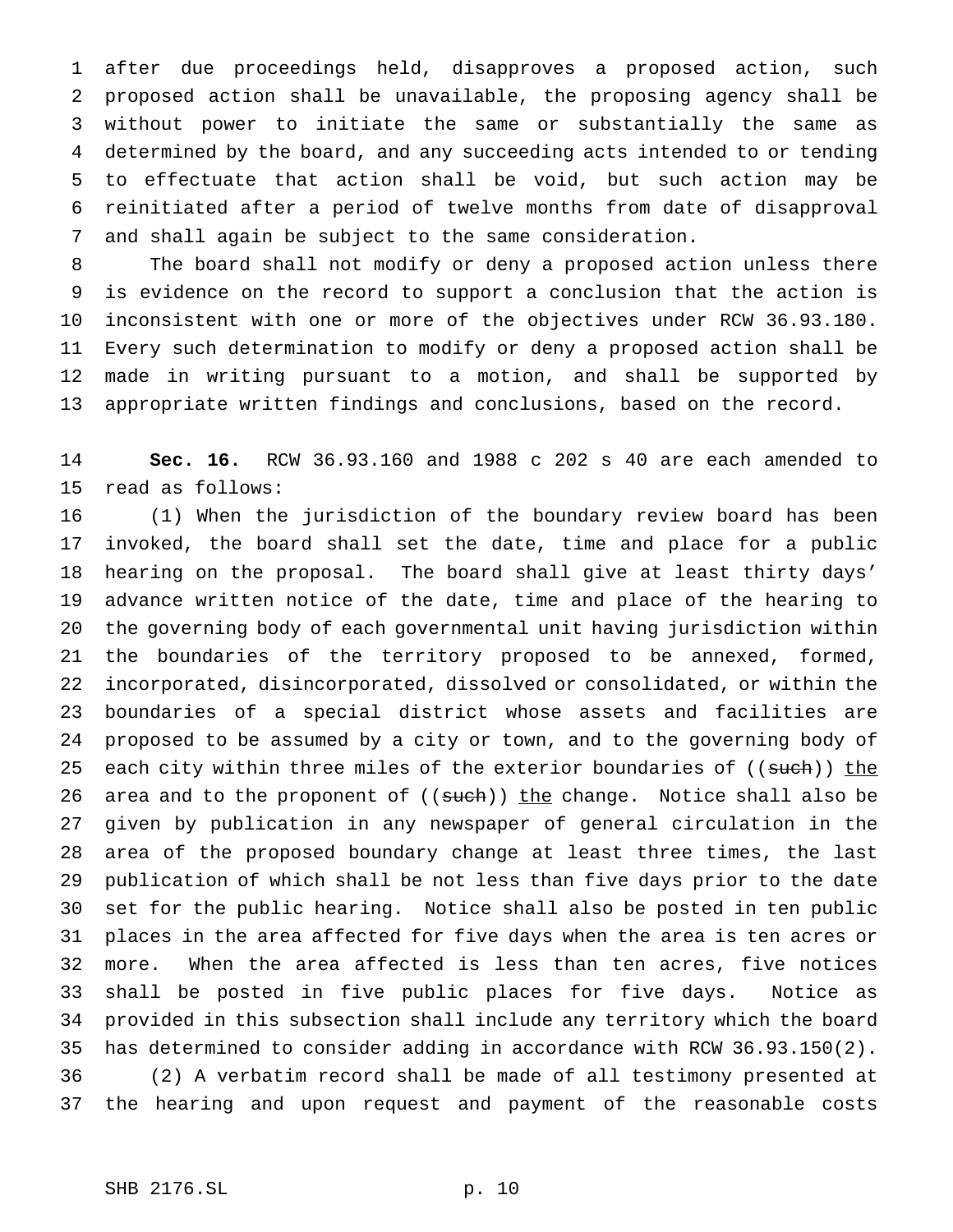1 thereof, a copy of the transcript of ((such)) the testimony shall be provided to any person or governmental unit.

 (3) The chairman upon majority vote of the board or a panel may direct the chief clerk of the boundary review board to issue subpoenas to any public officer to testify, and to compel the production by him of any records, books, documents, public records or public papers.

 (4) Within forty days after the conclusion of the final hearing on the proposal, the board shall file its written decision, setting forth the reasons therefor, with the board of county commissioners and the clerk of each governmental unit directly affected. The written decision shall indicate whether the proposed change is approved, 12 rejected or modified and, if modified, the terms of ((such)) the modification. The written decision need not include specific data on every factor required to be considered by the board, but shall indicate that all standards were given consideration. Dissenting members of the board shall have the right to have their written dissents included as part of the decision.

 (5) Unanimous decisions of the hearing panel or a decision of a majority of the members of the board shall constitute the decision of the board and shall not be appealable to the whole board. Any other decision shall be appealable to the entire board within ten days. Appeals shall be on the record, which shall be furnished by the appellant, but the board may, in its sole discretion, permit the introduction of additional evidence and argument. Decisions shall be 25 final and conclusive unless within ((ten)) thirty days from the date of 26 ((said)) the action a governmental unit affected by the decision or any person owning real property or residing in the area affected by the decision files in the superior court a notice of appeal.

29 The filing of ((such)) the notice of appeal within ((such)) the time limit shall stay the effective date of the decision of the board until such time as the appeal shall have been adjudicated or withdrawn. On appeal the superior court shall not take any evidence other than that contained in the record of the hearing before the board.

 (6) The superior court may affirm the decision of the board or remand the case for further proceedings; or it may reverse the decision if any substantial rights may have been prejudiced because the administrative findings, inferences, conclusions, or decisions are: (a) In violation of constitutional provisions, or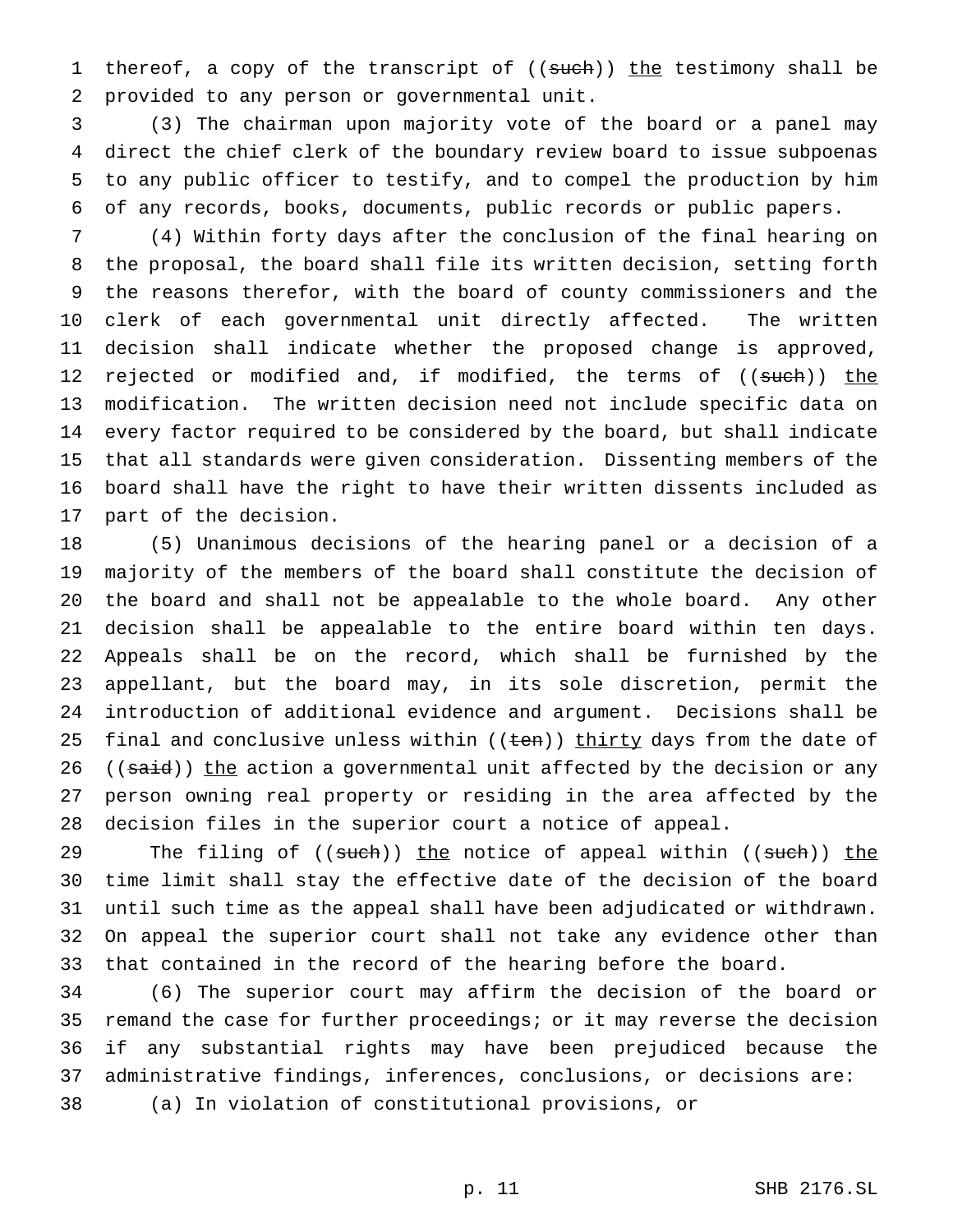(b) In excess of the statutory authority or jurisdiction of the board, or

(c) Made upon unlawful procedure, or

(d) Affected by other error of law, or

 (e) Unsupported by material and substantial evidence in view of the entire record as submitted, or

7 (f) ((Arbitrary or capricious)) Clearly erroneous.

 An aggrieved party may seek appellate review of any final judgment of the superior court in the manner provided by law as in other civil cases.

 **Sec. 17.** RCW 35.02.070 and 1986 c 234 s 9 are each amended to read as follows:

 (1) If a county legislative authority holds a public hearing on a proposed incorporation, it shall establish and define the boundaries of 15 the proposed city or town, being authorized to decrease ((but not)) or 16 increase the area proposed in the petition((<del>, except for adjusting the</del> 17 boundaries out to the right of way line of any portion of a public 18 highway, street, or road pursuant to RCW 35.02.170. Any decrease shall 19 not exceed twenty percent of the area proposed or that portion of the 20 area located within the county: PROVIDED, That the area shall not be 21 so decreased that the number of inhabitants therein shall be less than 22 required by RCW 35.02.010 as now or hereafter amended)) under the same 23 restrictions that a boundary review board may modify the proposed 24 boundaries. The county legislative authority, or the boundary review board if it takes jurisdiction, shall determine the number of inhabitants within the boundaries it has established.

 (2) A county legislative authority shall disapprove the proposed incorporation if, without decreasing the area proposed in the petition, it does not conform with RCW 35.02.010. A county legislative authority may not otherwise disapprove a proposed incorporation.

 (3) A county legislative authority or boundary review board has jurisdiction only over that portion of a proposed city or town located within the boundaries of the county.

 **Sec. 18.** RCW 35.02.078 and 1986 c 234 s 10 are each amended to read as follows:

 An election shall be held in the area proposed to be incorporated to determine whether the proposed city or town shall be incorporated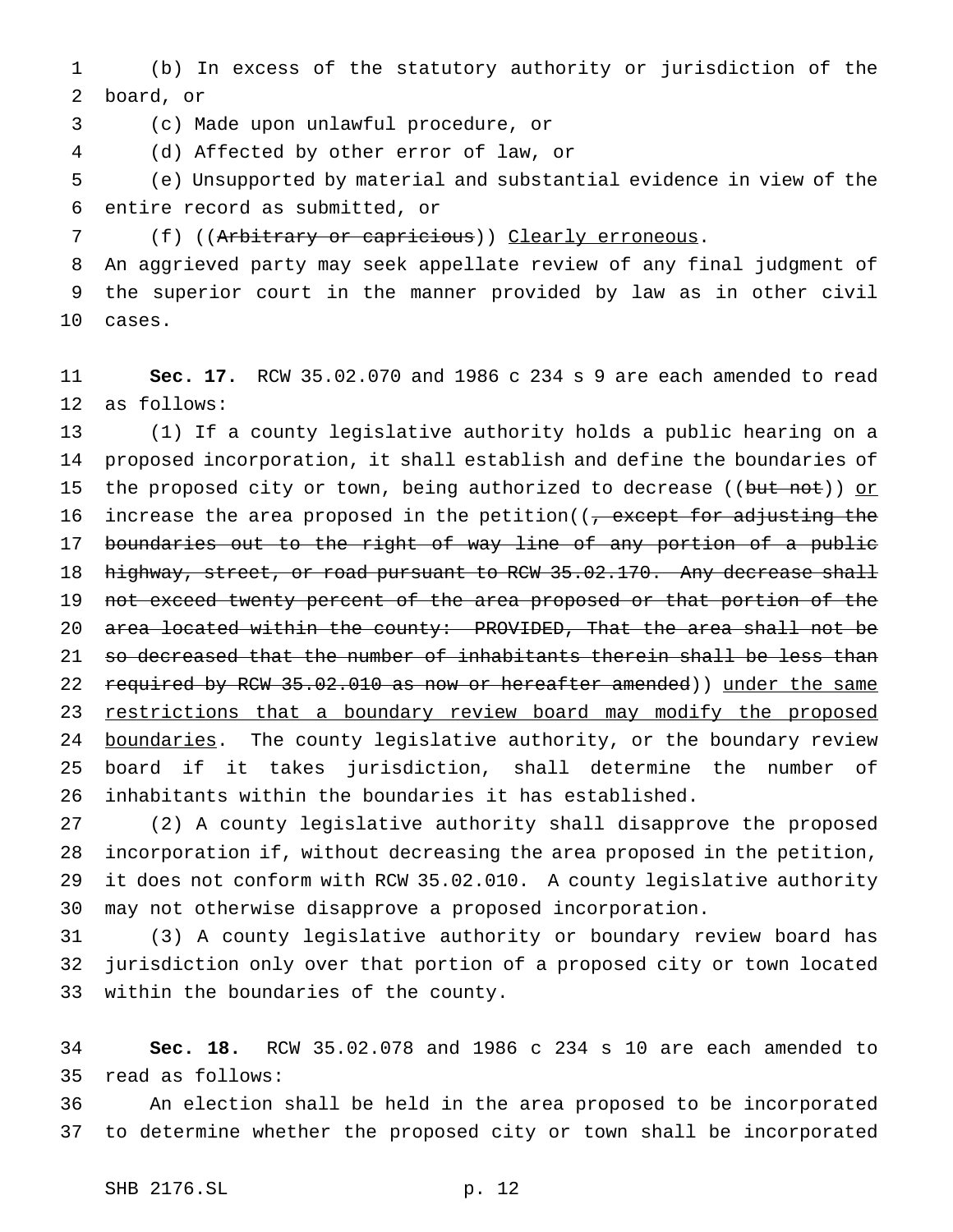1 ((if)) when the boundary review board ((approves or modifies and 2 approves)) takes action on the proposal other than disapproving the proposal, or if the county legislative authority does not disapprove the proposal as provided in RCW 35.02.070. Voters at this election shall determine if the area is to be incorporated.

 The initial election on the question of incorporation shall be held at the next special election date specified in RCW 29.13.020 that occurs sixty or more days after the final public hearing by the county 9 legislative authority or authorities, or ((the approval or modification 10 and approval)) action by the boundary review board or boards. The county legislative authority or authorities shall call for this election and, if the incorporation is approved, shall call for other elections to elect the elected officials as provided in this section. If the vote in favor of the incorporation receives forty percent or less of the total vote on the question of incorporation, no new election on the question of incorporation for the area or any portion of the area proposed to be incorporated may be held for a period of three years from the date of the election in which the incorporation failed.

 If the incorporation is authorized as provided by RCW 35.02.120, separate elections shall be held to nominate and elect persons to fill the various elective offices prescribed by law for the population and type of city or town, and to which it will belong. The primary election to nominate candidates for these elective positions shall be held at the next special election date, as specified in RCW 29.13.020, that occurs sixty or more days after the election on the question of incorporation. The election to fill these elective positions shall be held at the next special election date, as specified in RCW 29.13.020, that occurs thirty or more days after certification of the results of the primary election.

 NEW SECTION. **Sec. 19.** A new section is added to chapter 43.21C RCW to read as follows:

 Annexation of territory by a city or town is exempted from compliance with this chapter.

 NEW SECTION. **Sec. 20.** The following acts or parts of acts are each repealed: